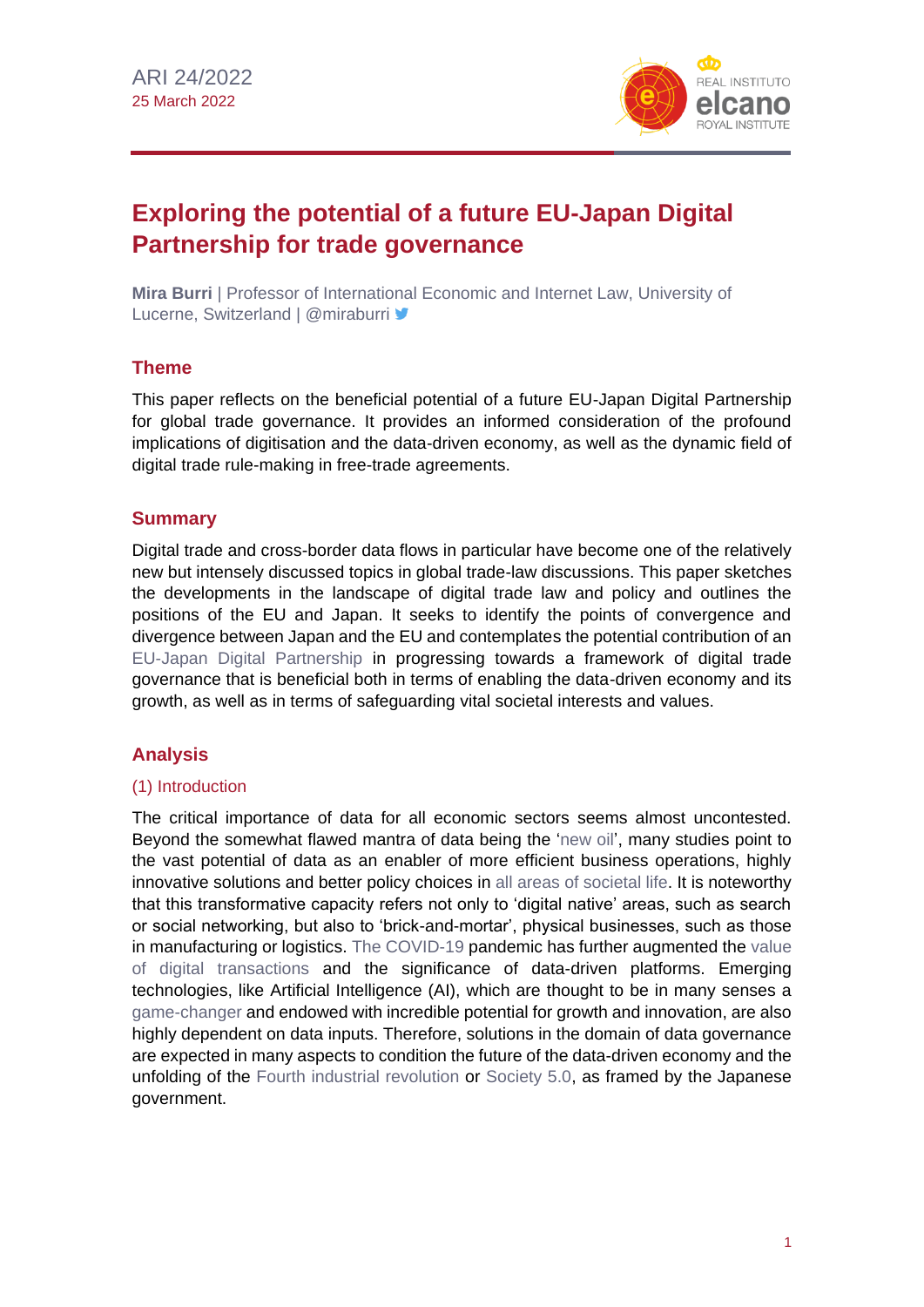At the same time, as is well documented, the increased dependence on data has brought about a set of new concerns. The impact of data collection and data use upon privacy has been particularly widely acknowledged by scholars and policy-makers, as well as felt by users of digital products and services in everyday life. Such risks have been augmented in the era of Big Data, which presents certain distinct challenges to the protection of personal data and by extension to the protection of individual privacy and family life, as protected by international human rights frameworks and national constitutions. Governments have responded to these concerns in a variety of ways. In terms of external safeguards, states have sought new ways to assert control over data −in particular, by prescribing diverse measures that 'localise' the data, its storage or suppliers, so as to keep it within the state's sovereign space–. This kind of barriers to data flows, however, does affect trade and can endanger the realisation of an innovative data economy, even in a domestic context. In terms of internal safeguards, the preoccupation of the perceived perils of Big Data analytics has triggered the reform of data protection laws around the world, perhaps best exemplified by the efforts of the EU to set particularly high standards of protection through the adoption of the 2016 [General](https://eur-lex.europa.eu/eli/reg/2016/679/oj)  [Data Protection Regulation](https://eur-lex.europa.eu/eli/reg/2016/679/oj) (GDPR). The reform initiatives are, however, not coherent, as they reflect societies' understandings of constitutional values, relationships between citizens and the state, and the role of the market, to [name but a few.](https://scholarlycommons.law.case.edu/cgi/viewcontent.cgi?article=2596&context=jil) The divergences, both in the perceptions and the regulation of privacy protection across nations, and the fundamental differences between the human rights approach of the EU and the more market-based, non-interventionist approach of the US, have also meant that conventional forms of international cooperation and an agreement on shared standards of data protection have become highly unlikely.

Against this backdrop of a complex and contentious regulatory environment, digital trade and cross-border data flows in particular have become one of the relatively new but intensely discussed topics in global trade-law discussions. This brief piece sketches the developments in the landscape of digital trade law and policy and outlines in particular the positions of the EU (EU) and Japan. This allows us to identify the points of convergence and divergence between Japan and the EU, and to contemplate the potential contribution of an [EU-Japan Digital Partnership](https://www.realinstitutoelcano.org/en/analyses/the-eu-japan-connectivity-partnership-a-sustainable-initiative-awaiting-materialisation/) in progressing towards a framework for digital trade governance that is beneficial both in terms of enabling the data-driven economy and its growth, as well as in terms of safeguarding vital societal interests and values.

#### (2) The dynamic field of digital trade governance

Notwithstanding the recent reinvigoration following the 2019 [Joint Statement Initiative](https://www.wto.org/english/tratop_e/ecom_e/joint_statement_e.htm) on [Electronic Commerce](https://www.wto.org/english/tratop_e/ecom_e/joint_statement_e.htm) and the fact that the Members of the World Trade Organisation (WTO) have early on realised the challenges of digitisation with the 1998 Work Programme on E-Commerce, the multilateral forum of the WTO has not been able to reform its rules and squarely address the digital challenge so far. The existing WTO rules, albeit certainly not irrelevant for digital trade, are [therefore still in a pre-Internet](https://doi.org/10.1017/9781108919234)  [state.](https://doi.org/10.1017/9781108919234) To keep pace with the rapid digital transformation, in the past two decades states around the world have intensely employed the venue of [free-trade agreements \(FTAs\)](https://www.unilu.ch/en/faculties/faculty-of-law/professorships/burri-mira/research/taped/) to fill in some of the gaps in the WTO framework, clarify its application and, beyond that, address the new generation of digital trade challenges –both in the sense of new trade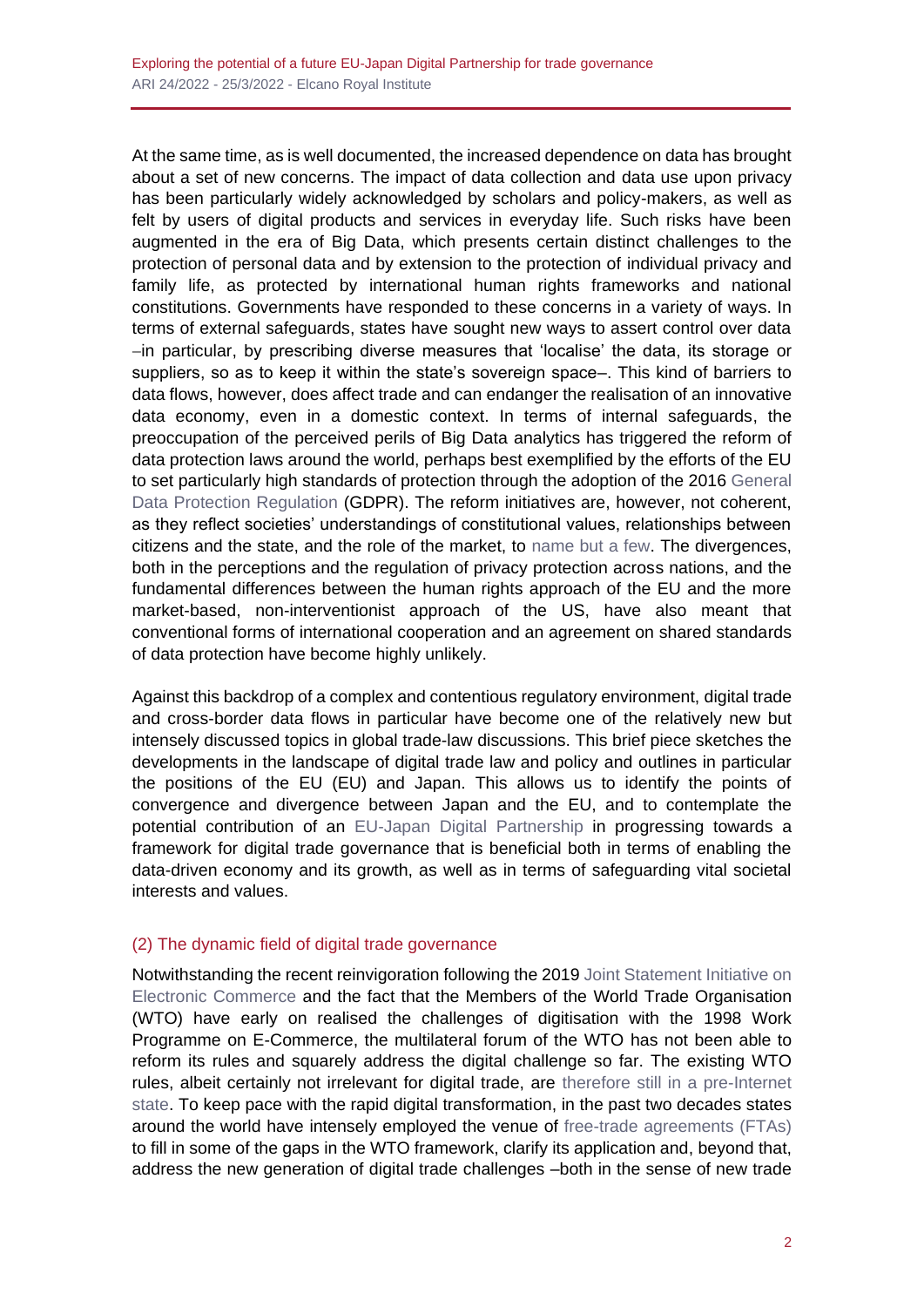barriers, such as localisation measures, as well as of a completely new set of regulatory issues, such as those regarding data protection, cybersecurity or open government data–

Unsurprisingly for developments in preferential trade, the framework that has emerged as a result and now regulates contemporary digital trade is not coherent and there are profound differences as to the participating countries and the issues covered, as well as to the form and bindingness of the commitments made. Despite this patchwork of rules, the last five years have marked the emergence of more sophisticated templates on digital trade regulation and dedicated digital trade agreements. The positioning of the major players has also become clearer and this is true for both the EU and Japan, who have assumed the roles of important legal entrepreneurs in the area.

## *(2.1) US-centric models*

In terms of the models that have emerged, it is first important to look at the highly influential model that has been endorsed by the US over the years. A crystallisation of this model has been the Comprehensive and Progressive Agreement for Transpacific Partnership [\(CPTPP\)](https://www.international.gc.ca/trade-commerce/trade-agreements-accords-commerciaux/agr-acc/cptpp-ptpgp/index.aspx?lang=eng), which was agreed upon in 2017 between 11 countries on the Pacific Rim, including Japan. Despite the US dropping out of the agreement with the start of the Trump Administration, the CPTPP rules reflect the US efforts to secure obligations on digital trade and are a verbatim reiteration of the e-commerce chapter of the previously negotiated Transpacific Partnership Agreement (TPP). The CPTPP chapter is important because it addresses many of the leftovers of the WTO E-Commerce Programme (eg, with regard to a permanent ban on the imposition of customs duties on electronic transmissions, Article 14.3 CPTPP) and provides for the facilitation of online commerce. In the latter sense, for instance, it shapes the domestic electronic transactions framework by including binding obligations for the parties to follow the principles of the UNCITRAL Model Law on Electronic Commerce 1996 or the UN Convention on the Use of Electronic Communications in International Contracts (Article 14.5 CPTPP); it also includes provisions on paperless trading, as well as electronic authentication and electronic signatures that secure the equivalence of electronic and physical forms (Articles 14.8 and 14.9). The remainder of the provisions found in the CPTPP e-commerce chapter are even more critical, as they belong to a more innovative category of rule-making that tackles the emergent issues of the data-driven economy. Importantly, the CPTPP explicitly seeks to curb data protectionism. First with regard to a ban on localisation measures, as Article 14.13(2) prohibits the parties from requiring a 'covered person to use or locate computing facilities in that Party's territory as a condition for conducting business in that territory'. And, secondly, by inserting a hard rule on free data flows: '[e]ach Party *shall* allow the cross-border transfer of information by electronic means, including personal information, when this activity is for the conduct of the business of a covered person' (Article 14.11(2) CPTPP). The rule has a clearly broad scope and most data transferred over the Internet is likely to be covered; the explicit mentioning of personal data is also noteworthy. Measures restricting digital flows or implementing localisation requirements are permitted only if they do not amount to 'arbitrary or unjustifiable discrimination or a disguised restriction on trade' and do not 'impose restrictions on transfers of information greater than are required to achieve the objective' (Article 14.11(3) CPTPP). These non-discriminatory conditions are similar to the strict test formulated by Article XIV GATS and Article XX GATT 1994 –a test that is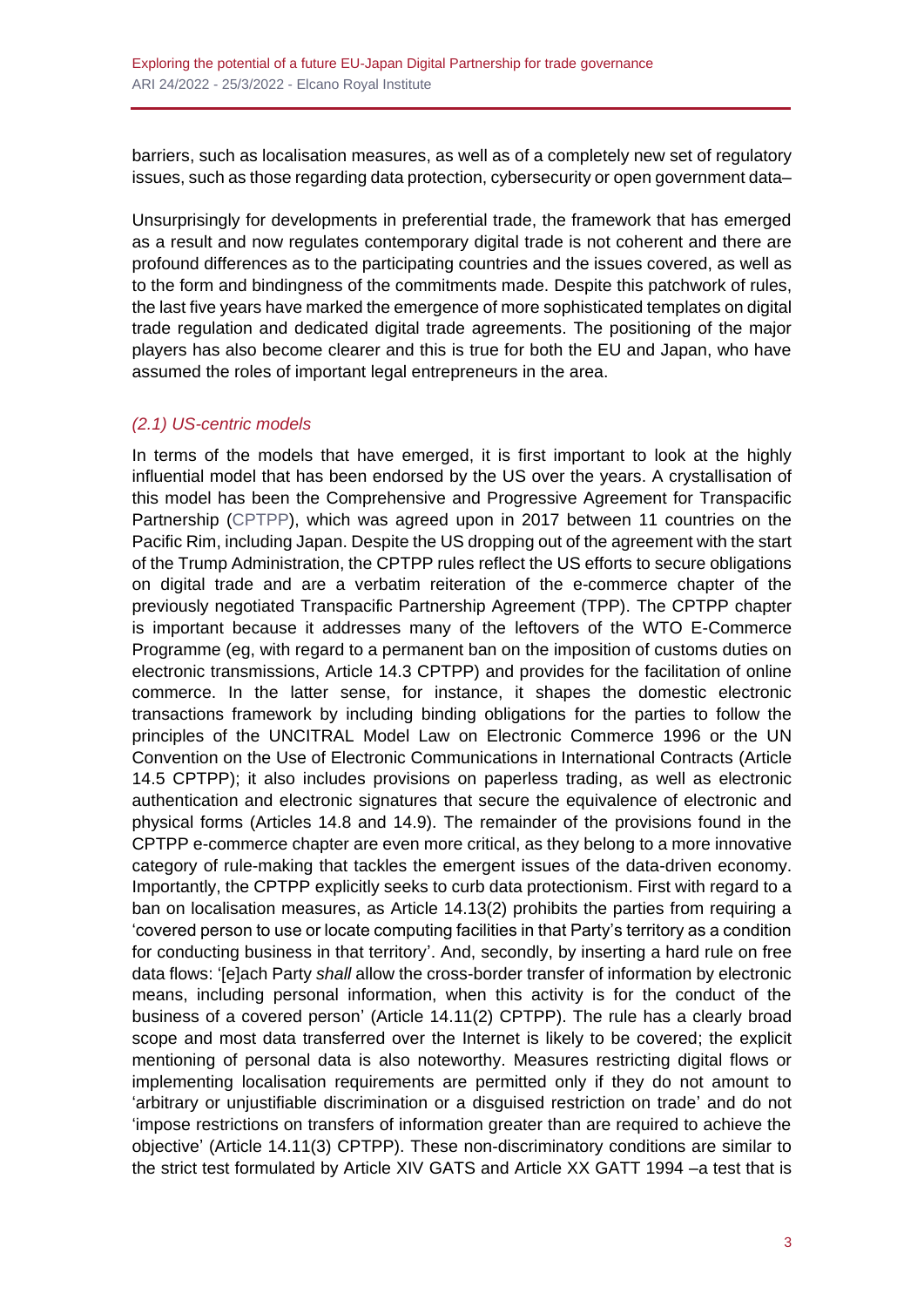aimed at balancing trade and non-trade interests by 'excusing' certain violations (but is also extremely hard to pass, as we know from existing WTO jurisprudence)–. At the same time, the CPTPP parties, while mentioning the need to 'adopt or maintain a legal framework that provides for the protection of the personal information of the users of electronic commerce' (Article 14.8(2)), have adopted very lenient rules, which in essence prioritise trade over privacy rights –a position that has been long endorsed by the US due to its relatively weak and patchy domestic regime for protection of privacy–.

The [approval for the UK](https://www.gov.uk/government/news/trade-secretary-secures-major-trade-bloc-milestone-ahead-of-asia-visit) to accede to the CPTPP and [recent requests](https://crsreports.congress.gov/product/pdf/IN/IN11760) for accession by China and Taiwan potentially expand the commercial reach and geopolitical dimension of this agreement. Next to these possibilities for an enlarged CPTPP membership, it should also be pointed out that the CPTPP model has diffused in a substantial number of other agreements, such as the 2016 Chile-Uruguay FTA, the 2016 updated Singapore-Australia FTA (SAFTA), the 2017 Argentina-Chile FTA, the 2018 Singapore-Sri Lanka FTA, the 2018 Australia-Peru FTA, the 2019 Brazil-Chile FTA and the 2019 Australia-Indonesia FTA. Important follow-ups to mention in this context are also the 2018 United States Mexico Canada Agreement (USMCA), which updated the North American Free Trade Agreement (NAFTA) confirming the US approach to digital trade issues, as well as the 2020 [Digital Economy Partnership Agreement](https://www.mfat.govt.nz/en/trade/free-trade-agreements/free-trade-agreements-in-force/digital-economy-partnership-agreement-depa/) (DEPA) between Chile, New Zealand and Singapore, which building upon the CPTPP created a new modular approach towards cooperation on the regulation of data-driven economy, taking on board many new issues, such digital identity and AI.

The US approach towards digital trade issues has also been confirmed, and importantly in the context of this paper, by the US-Japan Digital Trade Agreement (DTA), signed on 7 October 2019, alongside the [US-Japan Trade Agreement.](https://ustr.gov/countries-regions/japan-korea-apec/japan/us-japan-trade-agreement-negotiations/us-japan-digital-trade-agreement-text) The US-Japan DTA can be said to replicate almost all provisions of the USMCA and the CPTPP, including the free flow of data and the ban on localisation measures. The DTA also replicates the new USMCA rules on open government data, source code and interactive computer services but notably covering also financial and insurance services as part of the scope of agreement, thereby rendering its impact much broader. The DTA mirrors in all provisions the US proposal under the ongoing WTO negotiations on electronic commerce and has created the farthest-reaching proposal in the discussions on a future plurilateral agreement.

# *(2.2) EU agreements*

The EU has been a relatively latecomer in the area of digital trade governance and its approach has evolved over time. The 2002 agreement with Chile was the first to include substantial e-commerce provisions but the language was still cautious and limited to soft cooperation pledges in the services chapter and in the fields of information technology, information society and telecommunications. In more recent agreements, such as the 2009 EU-South Korea FTA, the language is much more concrete and binding. It imitates some of the US template provisions and confirms the applicability of the WTO Agreements to measures affecting electronic commerce, as well as subscribing to a permanent duty-free moratorium on electronic transmissions. The EU, as particularly insistent on data protection policies, has also sought the commitment of its FTA partners to compatibility with international standards of data protection. The 2016 EU agreement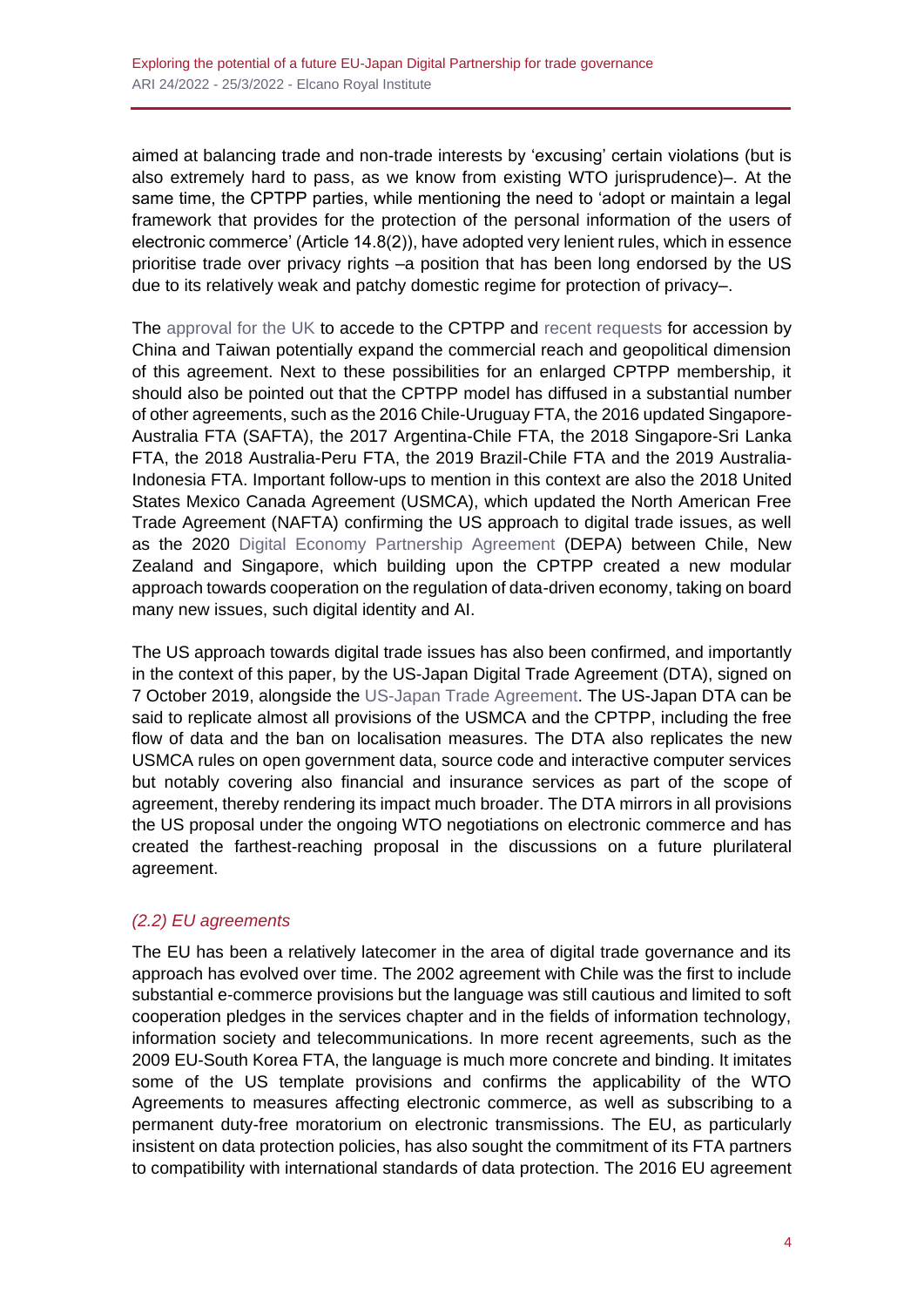with Canada –the Comprehensive Economic and Trade Agreement (CETA)– includes farther reaching commitments ensuring: (a) clarity, transparency and predictability in their domestic regulatory frameworks; (b) interoperability, innovation and competition in facilitating electronic commerce; as well as (c) facilitating the use of electronic commerce by small and medium-sized enterprises. The EU has succeeded in deepening the privacy commitments and the CETA has a specific norm on trust and confidence in electronic commerce, which obliges the parties to adopt or maintain laws, regulations or administrative measures for the protection of the personal information of users engaged in electronic commerce in consideration of international data protection standards (Article 16.4 CETA). It is only recently, however, that the EU has taken steps towards the inclusion of rules on data flows. This happened in particular with the 2018 [EU-Japan](https://trade.ec.europa.eu/doclib/press/index.cfm?id=1684)  [Economic Partnership Agreement](https://trade.ec.europa.eu/doclib/press/index.cfm?id=1684) (EPA), where the Parties committed to 'reassess' within three years of its entry into force the need for including provisions on the free flow of data (Article 8.81). This still cautious approach has now been adjusted in the currently negotiated deals with Australia, New Zealand and Tunisia, as well as in the recently adopted post-Brexi[t Trade and Cooperation Agreement](https://ec.europa.eu/info/strategy/relations-non-eu-countries/relations-united-kingdom/eu-uk-trade-and-cooperation-agreement_en) (TCA) with the UK. The new EUled digital trade chapters include for the first time norms on the free flow of data and a data localisation ban. This repositioning and newer commitments are, however, also linked with high levels of data protection. The EU wishes to permit data flows only if coupled with the high data protection standards of the GDPR. In its currently negotiated trade deals, as well as in the [EU proposal](https://docs.wto.org/dol2fe/Pages/SS/directdoc.aspx?filename=q:/INF/ECOM/22.pdf&Open=True) for WTO rules on electronic commerce, the EU follows a distinct model of endorsing and protecting privacy as a fundamental right. On the one hand, the EU and its partners seek to ban data localisation measures and subscribe to free data flows but, on the other hand, these commitments are conditioned: first, by a dedicated article on data protection, which endorses the protection of personal data and privacy as a fundamental right and acknowledges that high standards in this regard contribute to trust in the digital economy and to the development of trade; and, secondly, the policy space of the EU is strengthened by a provision on data sovereignty and a broadly defined right to regulate 'to achieve legitimate policy objectives, such as the protection of public health, social services, public education, safety, the environment including climate change, public morals, social or consumer protection, privacy and data protection, or the promotion and protection of cultural diversity'. Additional safeguards come with a review possibility regarding the impact of free data flows within three years of the entry into force of the agreement and parties remain free to propose to review the list of restrictions at any time.

While the rest of the EU digital trade template seems to include the issues covered by the CPTPP/USMCA model, such as software source code, facilitation of electronic commerce, online consumer protection, spam and open government data, the [EU's](https://www.realinstitutoelcano.org/en/activities/debate-european-digital-sovereignty-regulation-or-investment/) [striving for data sovereignty](https://www.realinstitutoelcano.org/en/activities/debate-european-digital-sovereignty-regulation-or-investment/) and for heightened protection of privacy as a fundamental right, potentially at the expense of free data flows, must be underscored.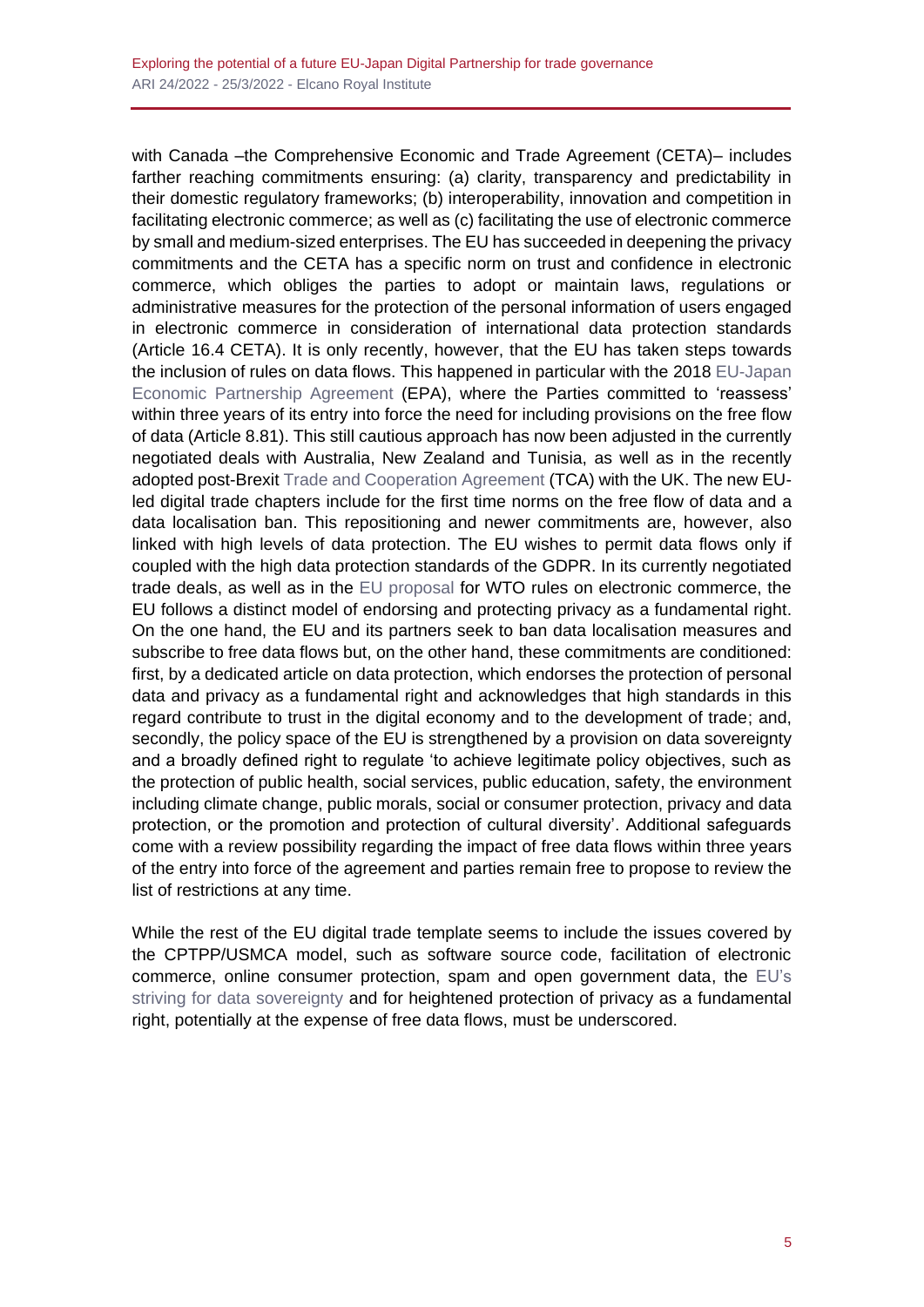# **Conclusions**

#### The potential contribution of an EU-Japan Digital Partnership to global trade governance

The above sections reveal only a segment of the dynamic field of digital trade governance, as driven by FTAs. Other relevant developments include, of course, the idiosyncratic but ever more proactive stance of China, the legal innovation driven by smaller states, such as Singapore and New Zealand (in particular in their dedicated digital economy agreements) and the less active and even antagonistic role played by a number of developing countries, such as India and South Africa. What is critical in this fragmented regulatory landscape is that as trade agreements have become a major platform for regulating the broader field of the data-driven economy, the FTA provisions are not so much about merely securing deeper market access but about the interfacing of domestic regulatory regimes, which also affects a number of non-economic interests, such as those in the area of personal data protection. This enhances the need for international cooperation and it is where, against the backdrop of the diverging positions of the US, the EU and Chin[a, a future EU-Japan Digital Partnership](https://www.realinstitutoelcano.org/en/videos/envisioning-a-future-eu-japan-digital-partnership-a-stepping-stone-towards-greater-influence-in-the-digital-transition/) can play a key and potentially highly beneficial role. One could break down the benefits for global trade governance along two (interrelated) avenues.

The first one is to promote cross-border data flows with safeguards. In this context, it is important to highlight that both the EU and Japan have long acknowledged the risks that digitisation brings with it and sought to promote, albeit with [some differences,](https://www.realinstitutoelcano.org/en/analyses/the-case-for-eu-japan-digital-connectivity-and-digital-oda/) a humancentric approach in their digital policies. Both parties have also strived to establish, through a variety of channels and initiatives, their digital autonomy: on the one hand, for the promotion of strategic business interests, as with the initiative for a European [Chips](https://digital-strategy.ec.europa.eu/en/library/european-chips-act-communication-regulation-joint-undertaking-and-recommendation)  [Act](https://digital-strategy.ec.europa.eu/en/library/european-chips-act-communication-regulation-joint-undertaking-and-recommendation) and the EU-Japan Partnership on Sustainable Connectivity and Quality [Infrastructure;](https://eeas.europa.eu/headquarters/headquarters-homepage_en/68018/The%20Partnership%20on%20Sustainable%20Connectivity%20and%20Quality%20Infrastructure%20between%20the%20European%20Union%20and%20Japan) on the other, and more importantly, both parties strive for adequate protection of privacy, as the EU does with the GDPR and its [support](https://data.europa.eu/en/news/g7-leaders-endorsed-digital-ministers-roadmap-cooperation-data-free-flow-trust) for Japan's strong call for ['Data Free Flows with Trust'](https://www.mofa.go.jp/ecm/ec/page4e_000973.html) (DFFT) under the Osaka track. The building blocks for a strong and farther-reaching partnership between the EU and Japan in this context have already been laid down by the parties' existing relationship. Next to the EPA and the above noted initiatives, we should not underestimate the fact that Japan was the first country to be issued an [adequacy decision](https://eur-lex.europa.eu/legal-content/EN/TXT/?uri=uriserv:OJ.L_.2019.076.01.0001.01.ENG&toc=OJ:L:2019:076:TOC) under the GDPR and this is also the first EU decision that is reciprocal in nature, based on mutual recognition of domestic privacy standards. Going forward and as parties that have both shown distinct legal entrepreneurship that can shape new technological developments for the benefits of society, one can imagine taking the existing points of convergence and the existing close partnership between the EU and Japan to a next level that effectively fills the DFFT initiative with content and provides important orientation for other policy makers.

The second important and closely linked effect of a potential EU-Japan Digital Partnership will be to shape data flow regulation and data governance in general in the discussions under the multilateral forum of the WTO towards an agreement on electronic commerce. As briefly noted earlier, while progress has been made under the WTO Joint Statement Initiative on E-Commerce, [the positions of the participating WTO Members](https://papers.ssrn.com/sol3/papers.cfm?abstract_id=3976133)  [strongly diverge](https://papers.ssrn.com/sol3/papers.cfm?abstract_id=3976133) on the interface of data flows and data protection and a number of countries have indeed opposed the ongoing efforts. While it can be argued that Japan is somewhere in the middle of the spectrum between the EU and the US stances, a